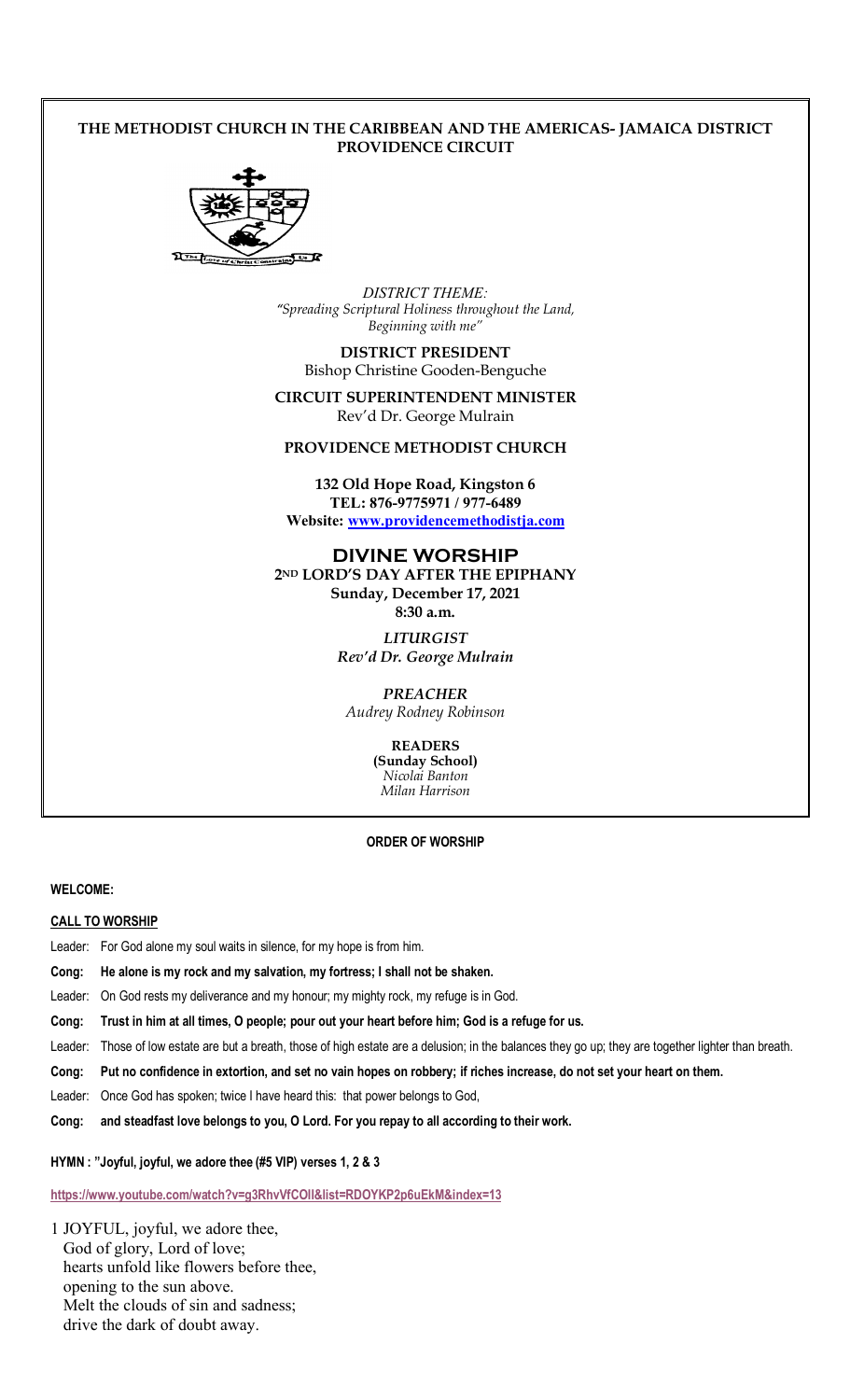Giver of immortal gladness, fill us with the light of day!

- 2 All thy works with joy surround thee, earth and heaven reflect thy rays, stars and angels sing around thee, centre of unbroken praise. Field and forest, vale and mountain, flowery meadow, flashing sea, chanting bird and flowing fountain, call us to rejoice in thee.
- 3 Thou art giving and forgiving, ever blessing, ever blest, well-spring of the joy of living, ocean depth of happy rest! Thou our Father, Christ our brother, all who live in love are thine; teach us how to love each other, lift us to the joy divine.

# PRAYER OF ADORATION, CONFESSION, AND THANKSGIVING

**HYMN: There's a sweet, sweet spirit in this place (#160 VIP)** Verse 1 & refrain https://www.youtube.com/watch?v=CM7Iym4u9QY

1 THERE'S a sweet, sweet spirit in this place, And I know that it's the spirit of the Lord; there are sweet expressions on each face, and I know they feel the presence of the Lord.

 *Sweet Holy Spirit, sweet heavenly Dove, stay right here with us, filling us with your love; and for these blessings we lift our hearts in praise; without a doubt we'll know that we have been revived when we shall leave this place.*

NOTICES, including Birthdays and Wedding Anniversaries

# **JUNIOR CHURCH SHARING TIME:** Sis Paula Gooden

## **COLLECT FOR THE SECOND LORD'S DAY AFTER THE EPIPHANY**

God of all mercy, your Son proclaimed good news to the poor, release to the captives, and freedom to the oppressed: anoint us with your Holy Spirit and set all your people free to praise you in Christ our Lord. Amen

## **MINISTRY OF THE WORD**

| <b>OLD TESTAMENT LESSON:</b> |                              | 1 Samuel 3: 1-10        |  |
|------------------------------|------------------------------|-------------------------|--|
| Reader:                      | This is the Word of the Lord |                         |  |
| <b>Response:</b>             |                              | <b>Thanks be to God</b> |  |

| <b>THE EPISTLE:</b> | 1 Corinthians 6: 12 - 20     |  |
|---------------------|------------------------------|--|
| Reader:             | This is the Word of the Lord |  |
| <b>Response:</b>    | <b>Thanks be to God</b>      |  |

**HYMN : Lord Speak to Me that I may Speak (#313 VIP) https://www.youtube.com/watch?v=3xuWXjnilDs** 1. Lord, speak to me, that I may speak In living echoes of Thy tone; As Thou has sought, so let me seek Thy erring children lost and lone.

- 2. Oh, lead me, Lord, that I may lead The wandering and the wavering feet; Oh, feed me, Lord, that I may feed Thy hungering ones with manna sweet.
- 3. Oh, strengthen me, that while I stand Firm on the rock, and strong in Thee,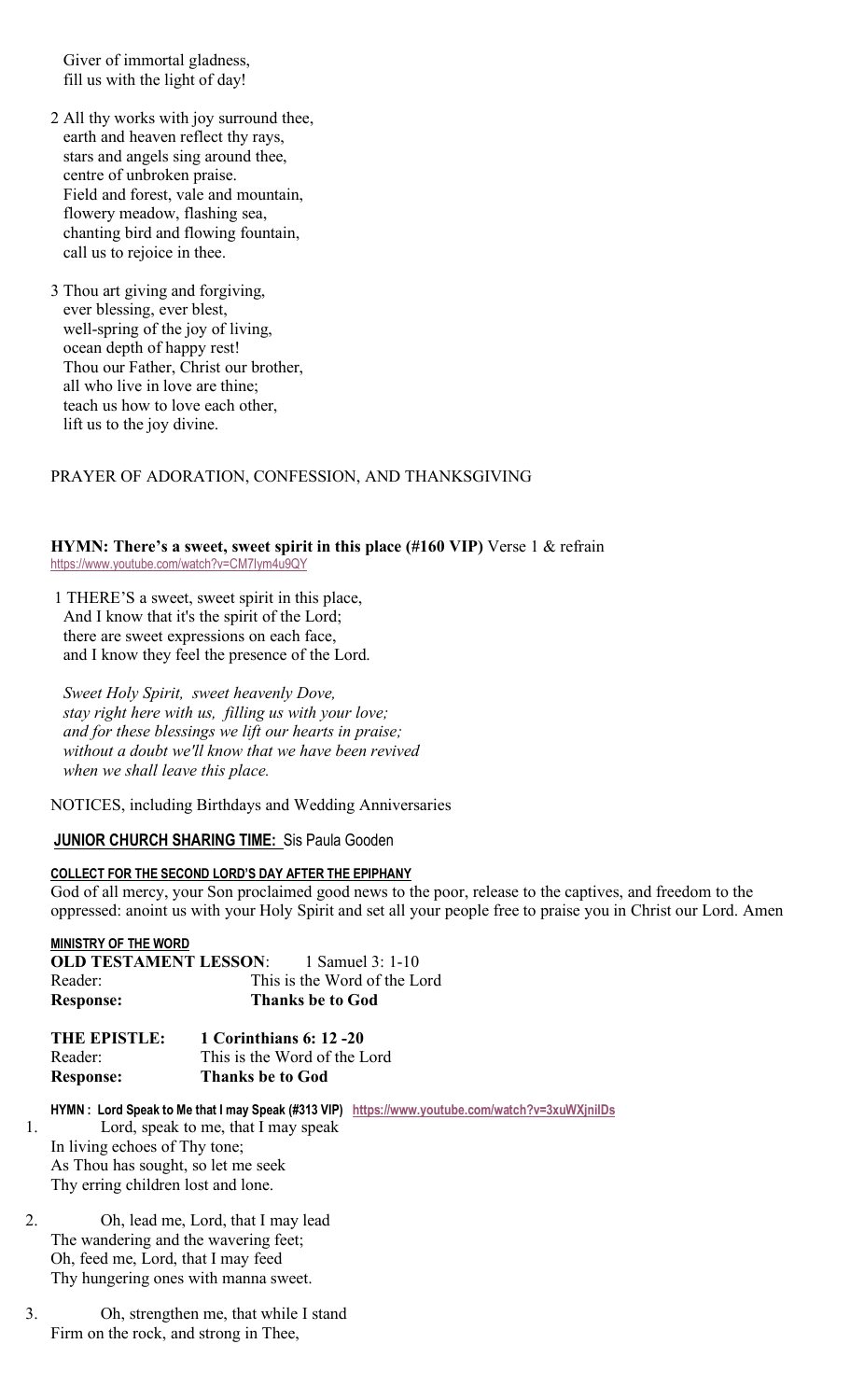I may stretch out a loving hand To wrestlers with the troubled sea.

- 4. Oh, teach me, Lord, that I may teach The precious things Thou dost impart; And wing my words, that they may reach The hidden depths of many a heart.
- 5. Oh, fill me with Thy fullness, Lord, Until my very heart o'erflow In kindling thought and glowing word, Thy love to tell, Thy praise to show.
- 6. Oh, use me, Lord, use even me, Just as Thou wilt, and when, and where, Until Thy blessed face I see, Thy rest, Thy joy, Thy glory share.

**THE GOSPEL: John 1:43-51 ALL:** *Glory to you, O God* Reader: This is the Gospel of Christ **Response: Praise be to Christ, Our Lord** 

**MESSAGE: Preacher**

**RESPONSE – Master, speak, thy servant heareth** (#317 VIP – VERSES 1,2 & 4) **https://www.youtube.com/watch?v=miWHJKLnh7Y**

- 1 MASTER, speak! Thy servant heareth, Waiting for thy gracious word, Longing for thy voice that cheereth; Master, let it now be heard. I am listening. Lord, for thee; What hast thou to say to me?
- 2 Speak to me by name, O Master, Let me know it is to me; Speak, that I may follow faster, With a step more firm and free, Where the Shepherd leads the flock In the shadow of the rock.
- 4 Master, speak: and make me ready, When thy voice is truly heard, With obedience glad and steady Still to follow every word. I am listening. Lord, for thee; Master, speak! O speak to me! Amen.

### PRAYERS OF INTERCESSION

#### **THE LORD'S PRAYER**

#### **SONG: JESUS IS THE ANSWER FOR THE WORLD TODAY** https://www.youtube.com/watch?v=7uZJiHb2ENU

Jesus is the answer for the world today Above Him there's no other, Jesus is the way Jesus is the answer for the world today Above Him there's no other, Jesus is the way

If you have some questions In the corners of your mind And traces of discouragement And peace you cannot find Reflection of the old past They seem to face you every day There's one thing I know for sure That Jesus is the way